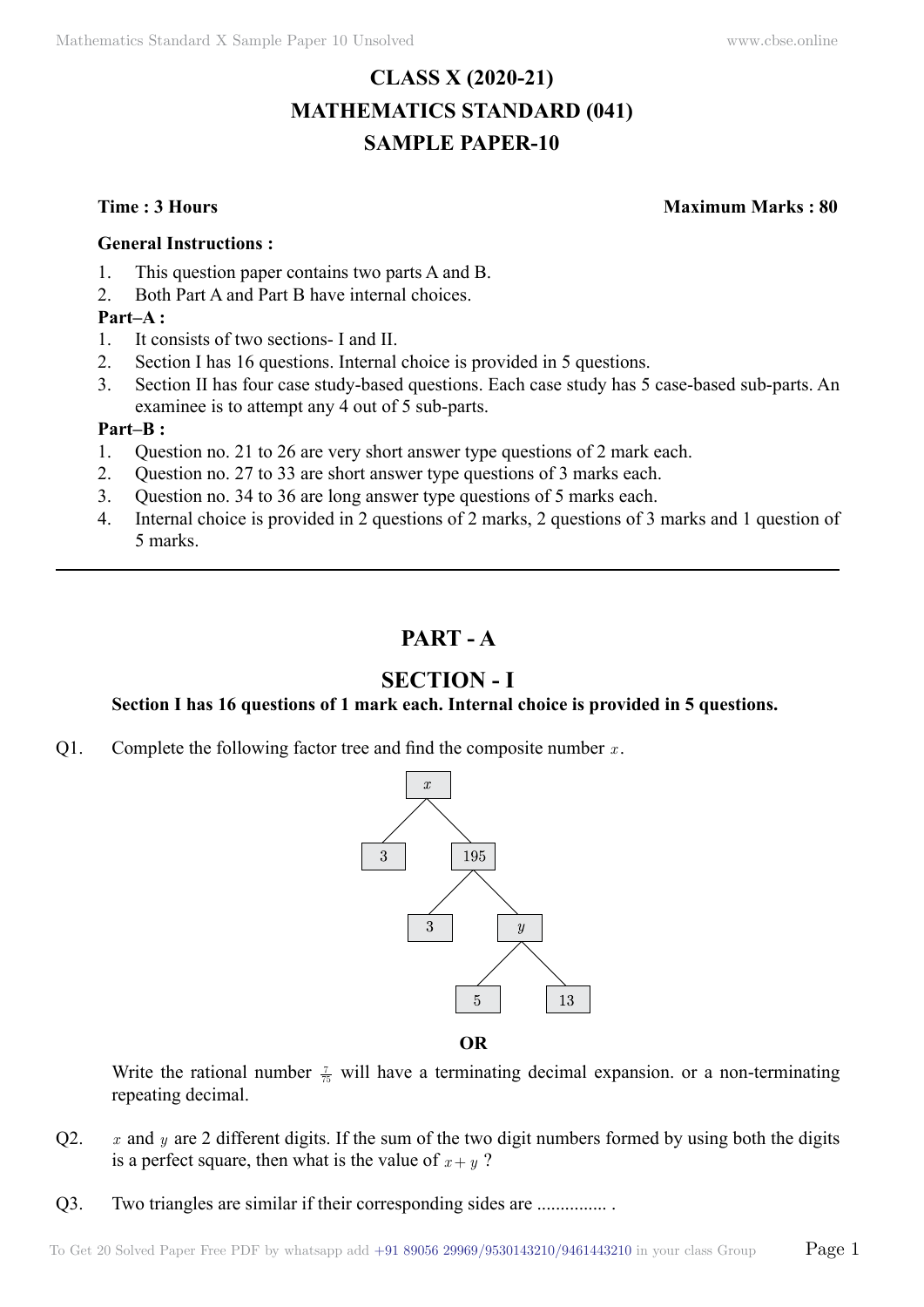Q4. What is the distance of the point  $(-12, 5)$  from the origin?

 **O**

What is the distance of point  $P(3, 4)$  from *x*-axis?

- Q5. If  $\cos A = \frac{4}{5}$ , then find the value of  $\tan A$ .
- Q6. If  $\sin \theta \cos \theta = 0$ , then find the value of  $(\sin^4 \theta + \cos^4 \theta)$
- Q7. The .......... of an object viewed, is the angle formed by the line of sight with the horizontal when it is above the horizontal level, i.e., the case when we raise our head to look at the object.

#### **O**

The .......... of an object viewed, is the angle formed by the line of sight with the horizontal when it is below the horizontal level, i.e., the case when we lower our head to look at the object.

Q8. Two concentric circles are of radii 10 cm and 8 cm, then find the length of the chord of the larger circle which touches the smaller circle.

#### **O**

In given figure, if  $\angle AOB = 125^\circ$ , then find the angle  $\angle COD$  ?



Q9. To find a point *P* on the line segment  $AB = 6$  cm, such that  $\frac{AP}{AB} = \frac{2}{5}$ , in which ratio the line segment *AB* is divided.

### **O**

A line Segment *AB* is divided at point *P* such that  $\frac{PB}{AB} = \frac{3}{7}$ , then find the ratio *AP* : *PB*.

- Q10. Find the area of circle that can be inscribed in a square of side 10 cm.
- Q11. If the radius of a circle is doubled, what about its area?
- Q12. For finding the popular size of readymade garments, which central tendency is used?
- Q13. For the following distribution find the sum of lower limits of the median class and modal class.

| $\sim$<br>Class | $0 - 5$ | $\mathcal{L}$<br>1 V | $10 - 15$ | 15-20    | $20 - 25$ |
|-----------------|---------|----------------------|-----------|----------|-----------|
| $F$ Frequency   | 1 U     |                      | ∸         | or<br>∠∪ |           |

- Q14. A bag contains 3 red and 2 blue marbles. If a marble is drawn at random, then find the probability of drawing a blue marble.
- Q15. A card is drawn at random from a well-shuffled pack of 52 cards. Find the probability of getting a red king.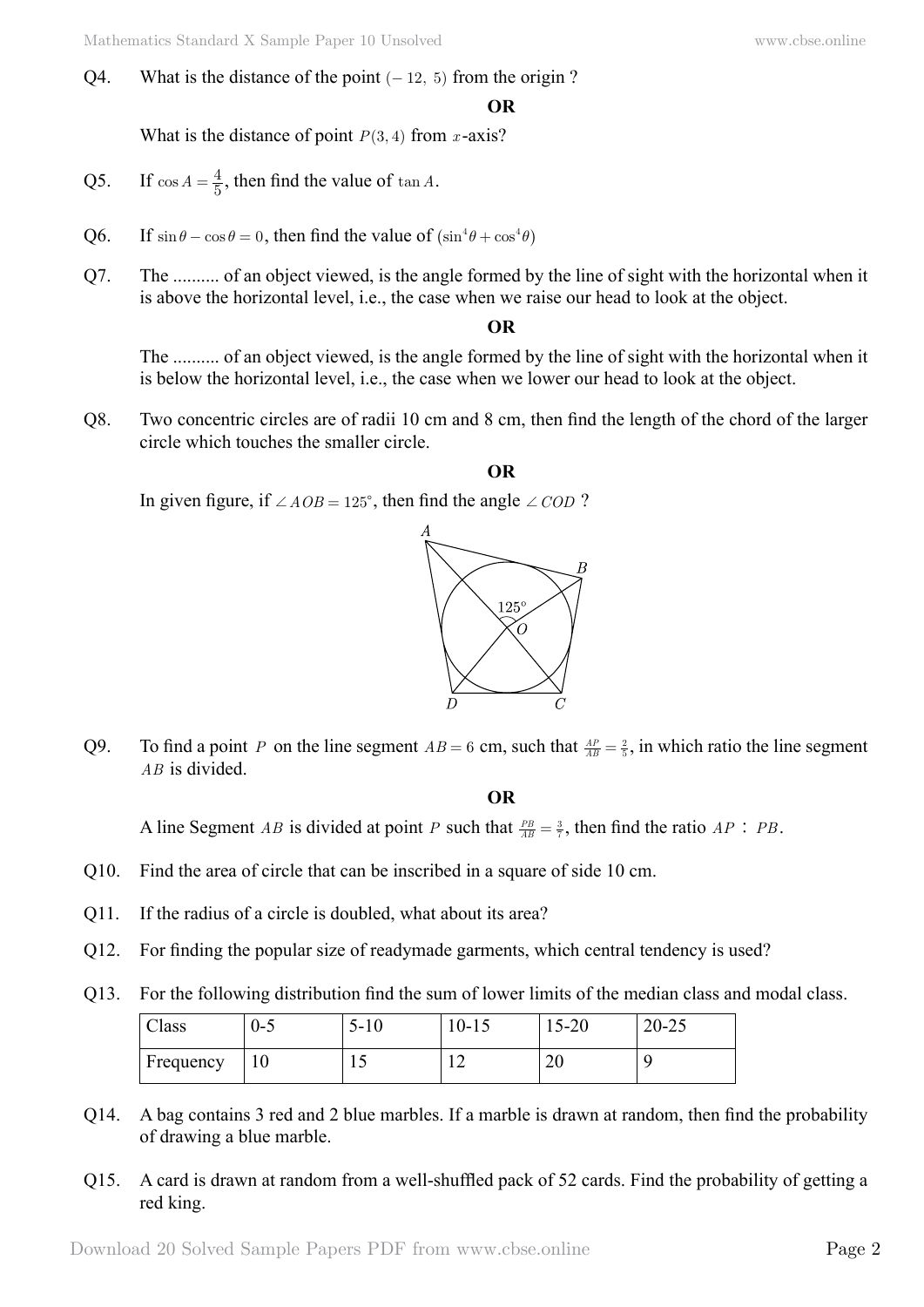Q16. A box contains 90 discs, numbered from 1 to 90. If one disc is drawn at random from box, find the probability that it bears a prime number less than 23.

# **Section II**

# **Case study-based questions are compulsory. Attempt any 4 sub parts from each question. Each question carries 1 mark.**

Q17. Pyramid, in architecture, a monumental structure constructed of or faced with stone or brick and having a rectangular base and four sloping triangular sides meeting at an apex. Pyramids have been built at various times in Egypt, Sudan, Ethiopia, western Asia, Greece, Cyprus, Italy, India, Thailand, Mexico, South America, and on some islands of the Pacific Ocean. Those of Egypt and of Central and South America are the best known.



The volume and surface area of a pyramid with a square base of area *a*<sup>2</sup> and height *h* is given by  $V = \frac{ha}{3}$  $=\frac{ha^2}{3}$  and  $S = a^2 + 2a\sqrt{(\frac{a}{2})^2 + h^2}$ 

A pyramid has a square base and a volume of  $3y^3 + 18y^2 + 27y$  cubic units.

- **(i)** If its height is *y* , then what polynomial represents the length of a side of the square base ? (a)  $9(y+3)$  (b)  $9(y+3)^2$ (c)  $3(y+3)$  (d)  $3(y+3)^2$
- **(ii)** If area of base is 576 metre, what is the side of base?
	- (a) 24 metre (b) 16 metre
	- (c)  $13$  metre (d)  $12$  metre
- **(iii)** What is the height of pyramid at above area of base ?
	- (a) 4 metre (b) 6 metre
	- $\alpha$  (c) 5 metre (d) 12 metre
- **(iv)** What is the ratio of length of side to the height ?

(a) 
$$
\frac{1}{5}
$$
  
\n(b)  $\frac{2}{5}$   
\n(c)  $\frac{5}{24}$   
\n(d)  $\frac{24}{5}$ 

- **(v)** What is surface area of pyramid ? (a) 800  $\text{m}^2$  (b) 2400  $\text{m}^2$ (c)  $1200 \text{ m}^2$  (d)  $1600 \text{ m}^2$
- Q18. Optimal pricing strategy : The director of the Blue Rose Theatre must decide what to charge for a ticket to the comedy drama. If the price is set too low, the theatre will lose money; and if the price is too high, people won't come. From past experience she estimates that the profit *P* from sales (in hundreds) can be approximated by  $P(x) = -x^2 + 22x - 40$  where x is the cost of a ticket and  $0 \le x \le 25$  hundred rupees.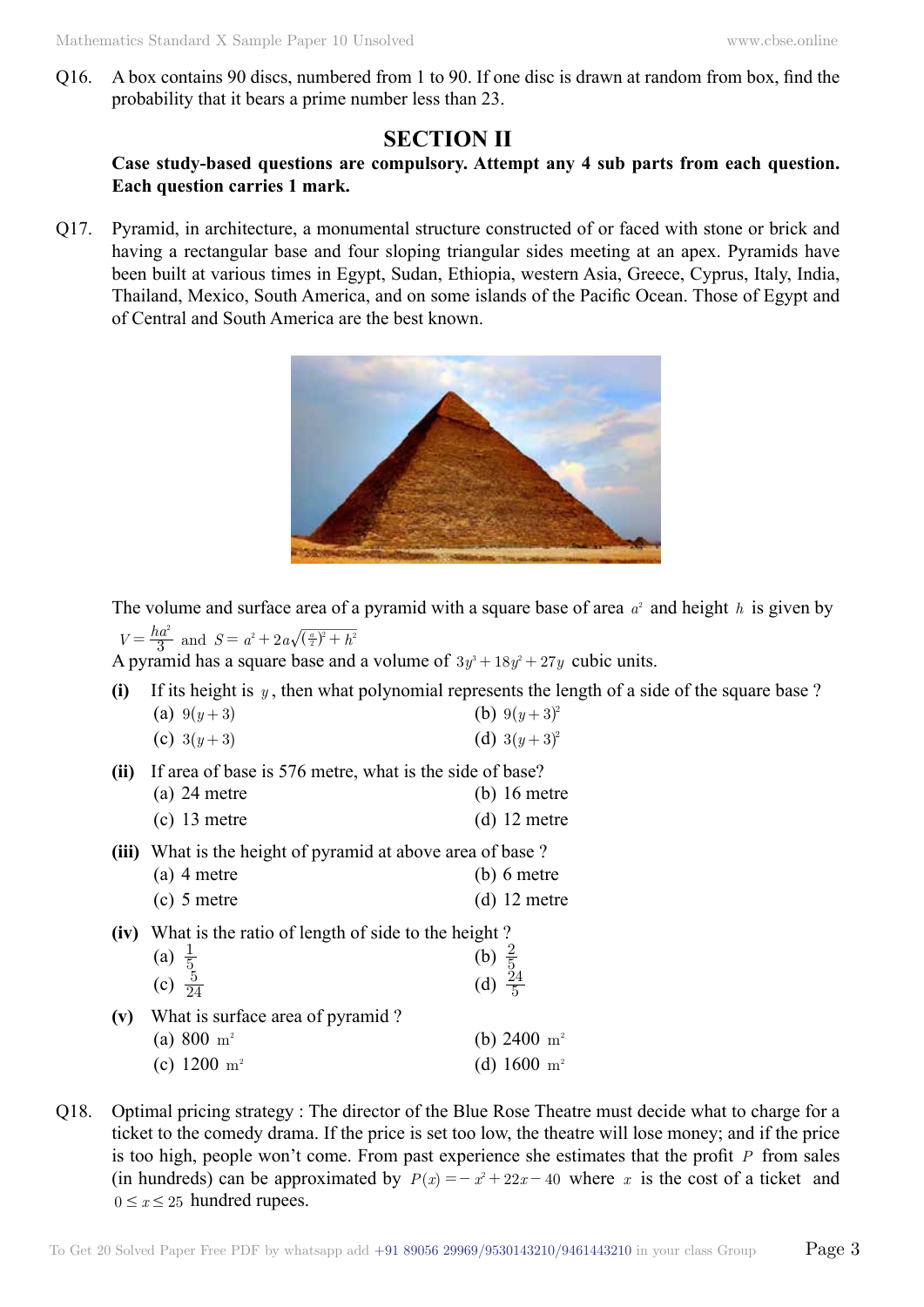

- **(i)** What is the lowest cost of a ticket that would allow the theatre to break even?
	- (a) Rs 3 hundred (b) Rs 4 hundred
	- (c) Rs 2 hundred (d) Rs 1 hundred
- **(ii)** What is the highest cost that the theatre can charge to break even? (a) Rs 16 hundred (b) Rs 14 hundred
	- (c) Rs 4 hundred (d) Rs 20 hundred
- **(iii)** If theatre charge Rs 4 hundred for each ticket, what is the profit/loss ?
	- (a) Loss Rs 1600 (b) Profit Rs 1600
	- (c) Loss Rs 3200 (d) Profit Rs 3200
- **(iv)** If theatre charge Rs 25 hundred for each ticket, what is the profit/loss ?
	- (a) Loss Rs 11500 (b) Profit Rs 8500
	- (c) Loss Rs 8500 (d) Profit Rs 11500
- **(v)** What is the maximum profit which can be earned by theatre ?
	- (a) Rs 4000 (b) Rs 8100
	- (c) Rs 6100 (d) Rs 4200
- Q19. Ajay, Bhigu and Colin are fast friend since childhood. They always want to sit in a row in the classroom . But teacher doesn't allow them and rotate the seats row-wise everyday. Bhigu is very good in maths and he does distance calculation everyday. He consider the centre of class as origin and marks their position on a paper in a co-ordinate system. One day Bhigu make the following diagram of their seating position.

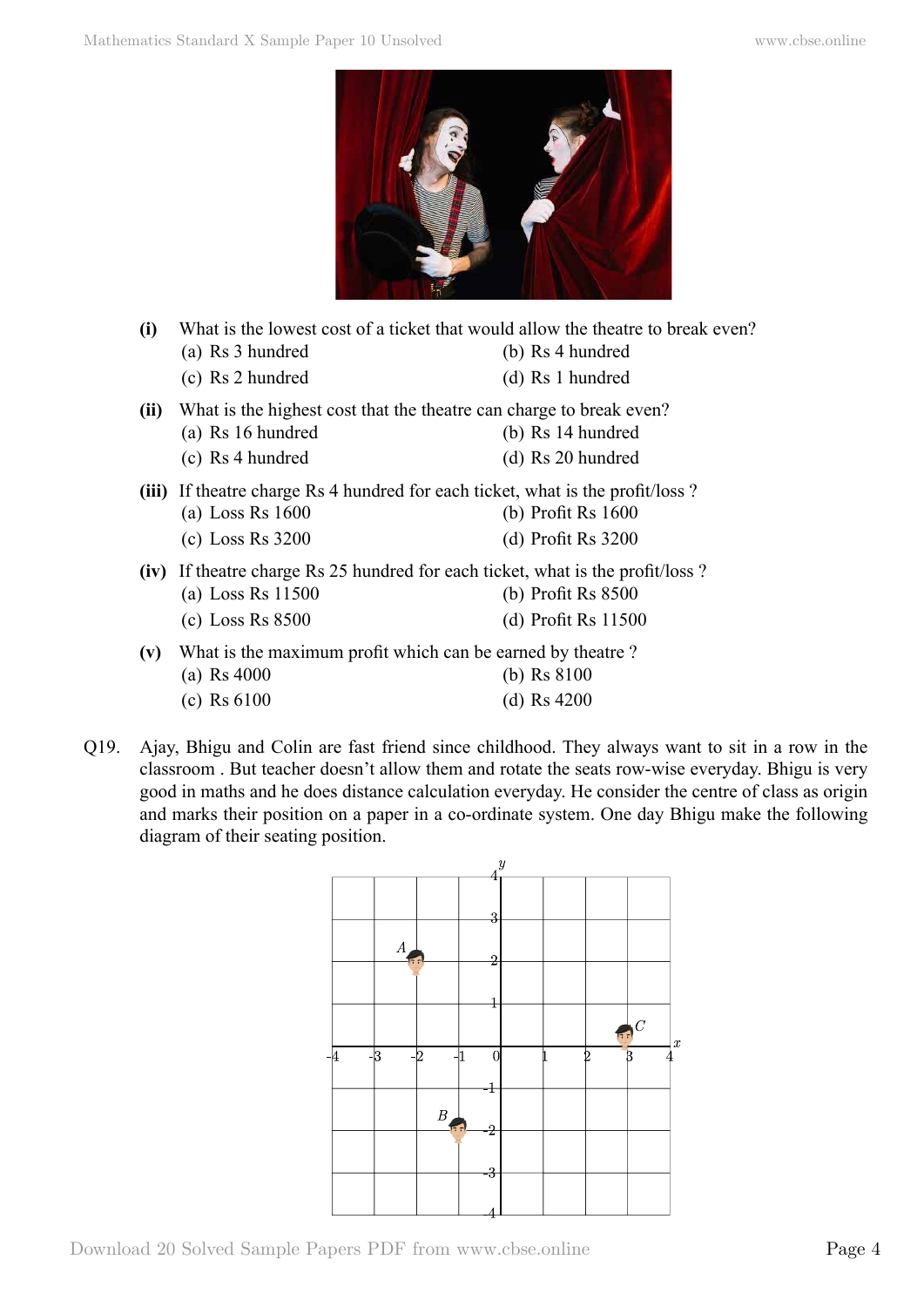| (i)   | What are the coordinates of point A?         |                 |  |  |  |
|-------|----------------------------------------------|-----------------|--|--|--|
|       | (a) $(2,2)$                                  | (b) $(2,-2)$    |  |  |  |
|       | (c) $(-2, 2)$                                | (d) $(-2,-2)$   |  |  |  |
| (ii)  | What is the distance of point A from origin? |                 |  |  |  |
|       | (a) 8                                        | (b) $2\sqrt{2}$ |  |  |  |
|       | $(c)$ 4                                      | (d) $4\sqrt{2}$ |  |  |  |
| (iii) | What is the distance between $A$ and $B$ ?   |                 |  |  |  |
|       | (a) $3\sqrt{19}$                             | (b) $3\sqrt{5}$ |  |  |  |
|       | (c) $\sqrt{17}$                              | (d) $2\sqrt{5}$ |  |  |  |
| (iv)  | What is the distance between $B$ and $C$ ?   |                 |  |  |  |
|       | (a) $3\sqrt{19}$                             | (b) $3\sqrt{5}$ |  |  |  |
|       | (c) $2\sqrt{17}$                             | (d) $2\sqrt{5}$ |  |  |  |

(v) A point *D* lies on the line segment between points *A* and B such that  $AD : DB = 4 : 3$ . What are the the coordinates of point *D* ?

| (a) $\left(\frac{10}{7}, \frac{2}{7}\right)$   | (b) $\left(\frac{2}{7},\frac{7}{7}\right)$    |
|------------------------------------------------|-----------------------------------------------|
| (c) $\left(-\frac{10}{7}, -\frac{2}{7}\right)$ | (d) $\left(-\frac{2}{7}, -\frac{7}{7}\right)$ |

Q20. The advantages of cone bottom tanks are found in nearly every industry, especially where getting every last drop from the tank is important. This type of tank has excellent geometry for draining, especially with high solids content slurries as these cone tanks provide a better full-drain solution. The conical tank eliminates many of the problems that flat base tanks have as the base of the tank is sloped towards the centre giving the greatest possible full-drain system in vertical tank design.



Rajesh has been given the task of designing a conical bottom tank for his client. Height of conical part is equal to its radius. Length of cylindrical part is the 3 times of its radius. Tank is closed from top. The cross section of conical tank is given below.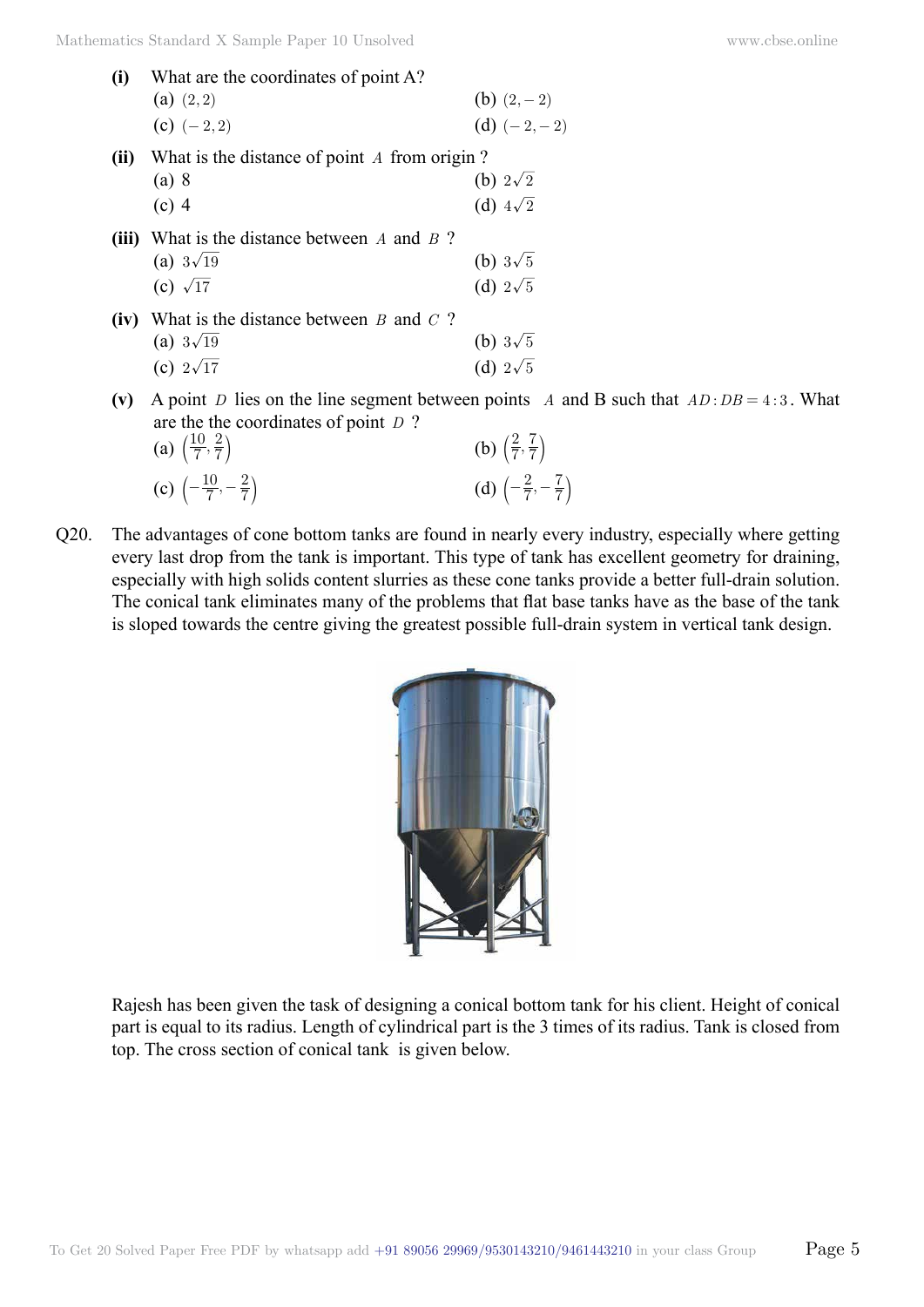

**(i)** If radius of cylindrical part is taken as 3 meter, what is the volume of above conical tank ?

| (a) $120\pi$ m <sup>3</sup> | (b) $90\pi$ m <sup>3</sup> |  |
|-----------------------------|----------------------------|--|
| (c) $60\pi$ m <sup>3</sup>  | (d) $30\pi$ m <sup>3</sup> |  |

**(ii)** What is the area of metal sheet used to make this conical tank ? Assume that tank is covered from top.

| (a) $27(7+\sqrt{2})\pi$ m <sup>2</sup> | (b) $9(7+\sqrt{2})\pi$ m <sup>2</sup> |
|----------------------------------------|---------------------------------------|
| (c) $27(5+\sqrt{2})\pi$ m <sup>2</sup> | (d) $9(5+\sqrt{2})\pi$ m <sup>2</sup> |

**(iii)** What is the ratio of volume of cylindrical part to the volume of conical part?

| (a) 6             | $(b)$ 9           |
|-------------------|-------------------|
| (c) $\frac{1}{6}$ | (d) $\frac{1}{9}$ |

**(iv)** The cost of metal sheet is Rs 2000 per square meter and fabrication cost is 1000 per square meter. What is the total cost of tank ?

| (a) Rs $27000(7+\sqrt{2})\pi$ | (b) Rs 54000 $(7 + \sqrt{2})\pi$   |
|-------------------------------|------------------------------------|
| (c) Rs $27000(5+\sqrt{2})\pi$ | (d) Rs 54000(5+ $\sqrt{2}$ ) $\pi$ |

**(v)** A oil is to be filled in the tank. The density of oil is 1050 kg per cubic meter. What is the weight of oil filled in tank ?

| (a) $195$ Tonne | $(b)$ 200 Tonne |
|-----------------|-----------------|
| $(c)$ 297 Tonne | $(d)$ 174 Tonne |

# **Part - B**

## **All questions are compulsory. In case of internal choices, attempt anyone.**

- Q21. If two positive integers p and q are written as  $p = a^2b^3$  and  $q = a^3b$ , where a and b are prime numbers than verify  $LCM(p, q) \times HCF(q, q) = pq$
- Q22. Sum of the ages of a father and the son is 40 years. If father's age is three times that of his son, then find their respective ages.
- Q23. If  $x = \frac{2}{3}$  and  $x = -3$  are roots of the quadratic equation  $ax^2 + 7x + b = 0$ , find the values of *a* and *b*.

## **O**

Find the roots of  $x^2 - 4x - 8 = 0$  by the method of completing square.

Q24. In the figure, *PQRS* is a trapezium in which *PQ* || *RS*. On *PQ* and *RS*, there are points *E* and *F* respectively such that *EF* intersects *SQ* at *G*. Prove that  $EQ \times GS = GQ \times FS$ .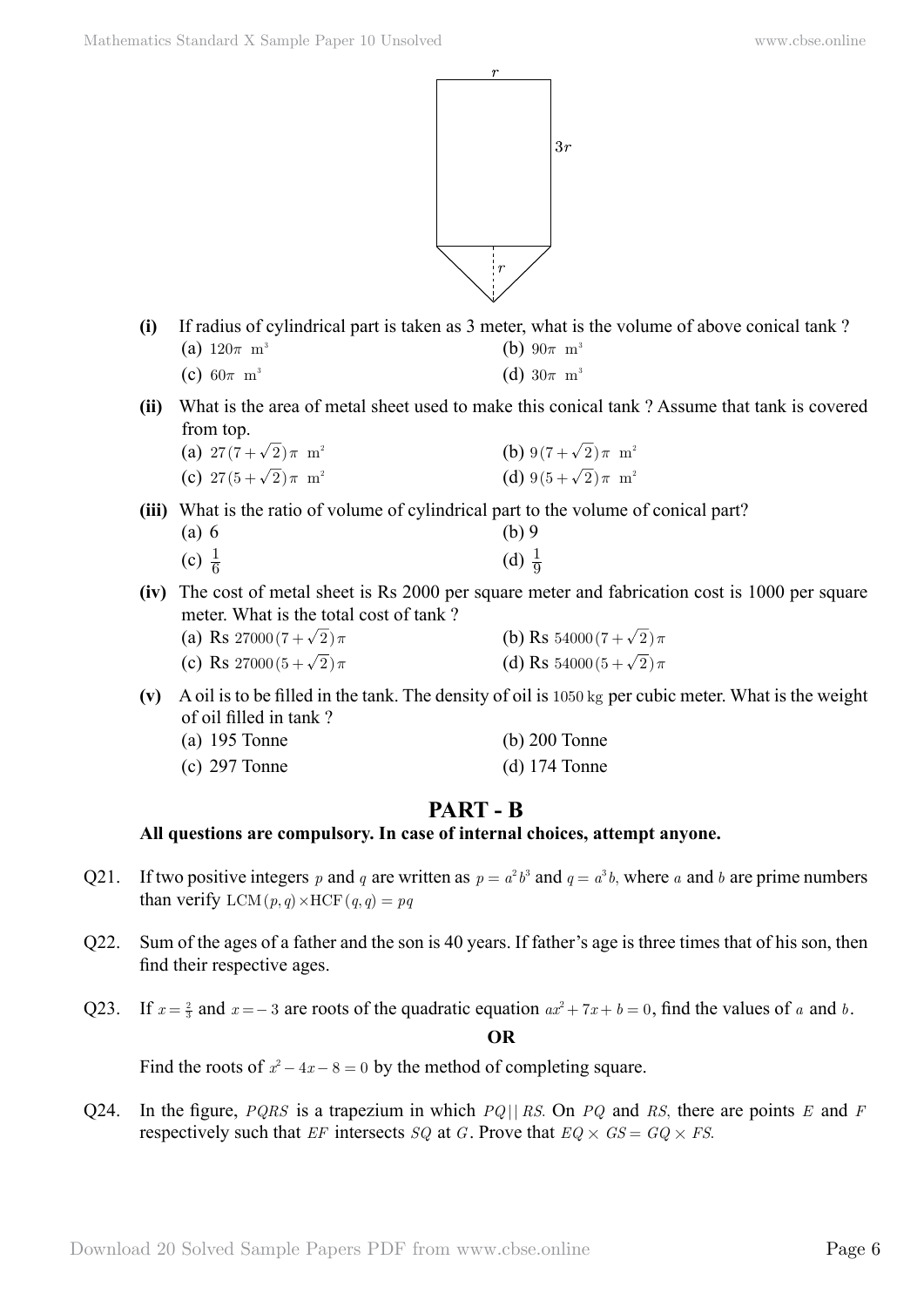



In the given figure,  $OA \times OB = OC \times OD$ , show that  $\angle A = \angle C$  and  $\angle B = \angle D$ .



Q25. Prove that : 
$$
\frac{\sin \theta - 2\sin^3 \theta}{2\cos^3 - \cos \theta} = \tan \theta
$$

Q26. The frequency distribution of agricultural holdings in a village below :

| Area of land (in hectare) $ 1-3 $ |    | $-2$ | $5-$ | '_Q | $19 - 11$ | $11-13$ |
|-----------------------------------|----|------|------|-----|-----------|---------|
| 'Number of families               | 20 | 45   | 80   |     |           |         |

Find the modal agricultural holding of the village.

- Q27. Prove that  $\sqrt{5}$  is an irrational number.
- Q28. A chemist has one solution which is  $50 \times \text{acid}$  and a second which is  $25 \times \text{acid}$ . How much of each should be mixed to make 10 litre of  $40 \times \text{acid solution}$ .
- Q29. If in  $\triangle ABC$ , *AD* is median and  $AE \perp BC$ , then prove that  $AB^2 + AC^2 = 2AD^2 + \frac{1}{2}BC^2$ .

Q30. Prove that 
$$
\frac{\tan^2 A}{\tan^2 A - 1} + \frac{\csc^2 A}{\sec^2 A - \csc^2 A} = \frac{1}{1 - 2\cos^2 A}
$$

If in a triangle *ABC* right angled at *B*, *AB* = 6 units and *BC* = 8 units, then find the value of  $\sin A \cos C + \cos A \sin C$ .

Q31. Draw two concentric circle of radii 3 cm and 5 cm. Taking a point on the outer circle, construct the pair of tangents to the inner circle.

 **O**

Draw a line segment *AB* of length 8 cm. Taking *A* as centre, draw a circle of radius 4 cm, and taking *B* as centre draw another circle of radius 3 cm. Construct tangents to each circle of radius centre of the other circle.